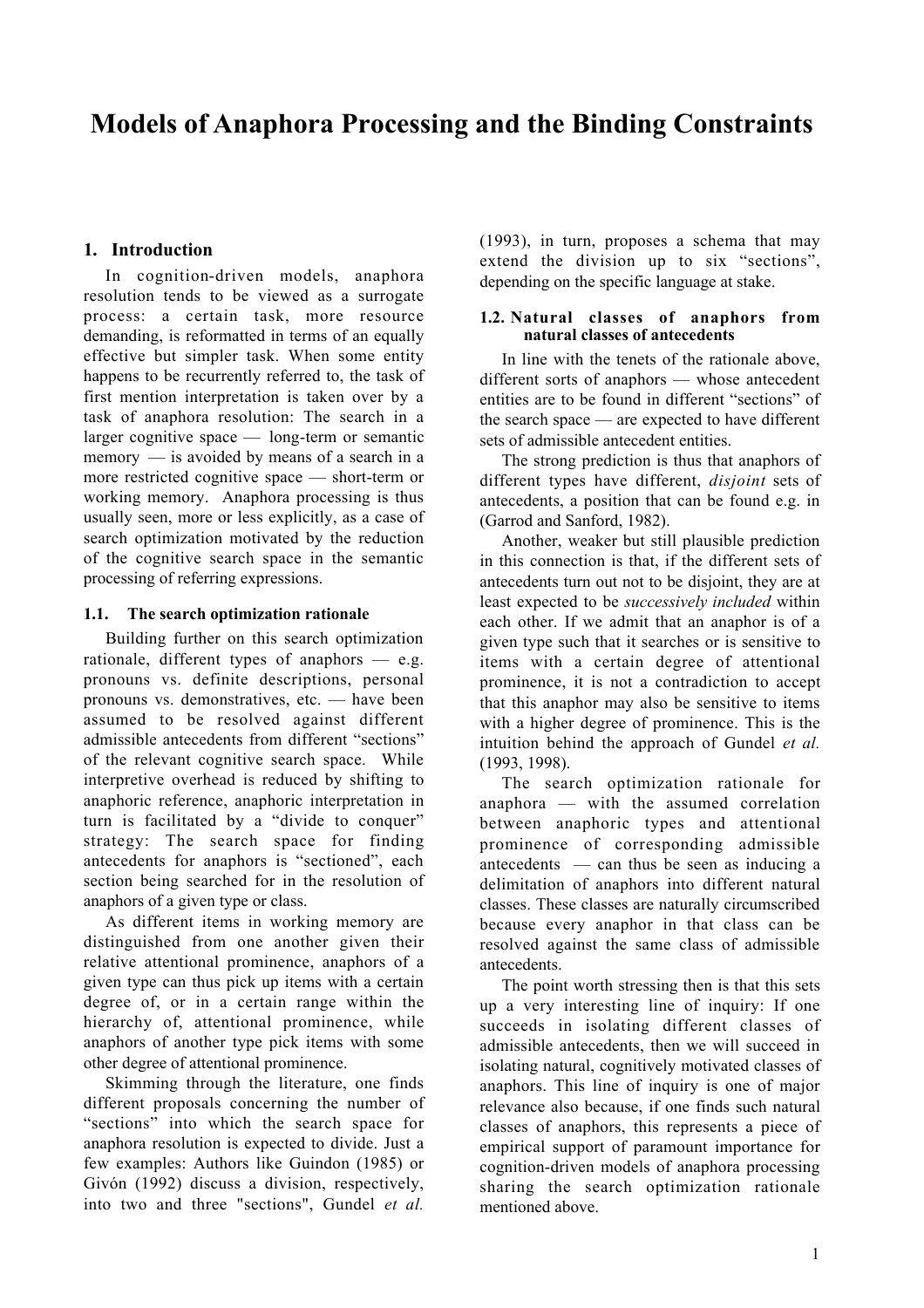## **2. Antecedent accessibility**

A major goal in this line of research involves assuming a suitable scale for the attentional prominence of admissible antecedent entities and finding objective criteria to decide with which part of the scale an anaphor should be put in correspondence with. The pursuing of this goal has been reported at various places in the literature, cf. among others, (Prince, 1981) and (Gundel *et al.* 1993).

## **2.1. Fuzzy delimiters**

The scales used to evaluate the attentional status of the cognitive item corresponding to a given anaphor are typically defined by means of a set of keywords, like "familiar", "activated", "evoked", "uniquely identifiable", "brand new", etc. These keywords appear with definitions under the form of examples and a discussion of some cases to which they may apply. The keywords are also associated with a hierarchy, where the relative positioning of each keyword in the scale is defined *vis a vis* the other keywords.

This approach seems to be problematic, in our view, in some crucial aspects. There is not an empirical justification for the number of required keywords, that is of distinct degrees of relevant attentional prominence. Keywords are defined in such a way that the boundaries between the degrees of prominence they are supposed to delimit are not clear. Crucially, and above all, there is no objective criteria to unequivocally decide which point of the scale is a given anaphor in correspondence with.

These shortcomings represent a drawback for the goal of finding empirical support for the search optimization rationale of anaphora resolution. This does not mean, however, that they might be seen as empirical justification to reject the conjectures embodied in such rationale.

Our point in bringing to light the above deadlock is not the dismissing of cognitiondriven models of anaphora processing as such. Our line of argument is rather that overcoming this deadlock may involve changing the angle from which the correlation between natural classes of anaphors and search optimization is addressed.

Instead of in first place looking at objective criteria to identify attentional status and then trying to use them to possibly delimit classes of anaphors, we should take into account actual natural classes of anaphors — empirically motivated on the basis of differences in classes of admissible antecedents — and try to clarify their eventual cognitive underpinnings. In particular,

we should discuss whether and how such classes may fit into a search optimization rationale for anaphora resolution.

## **2.2. Binding classes**

One of the most notorious group of classes of anaphors obtained via grouping of corresponding sets of antecedents are the so called binding classes. Each of these classes contains anaphors that may pick an antecedent from the same set of admissible antecedents. The members of a given class are intensionally characterized as those anaphors that obey a specific binding constraint, with this constraint expressing an objective criterion to categorize anaphors.

Binding constraints delimit the relative positioning of anaphors and their admissible antecedents in grammatical and discourse geometry.<sup>1</sup> From an empirical perspective, these constraints stem from quite robust generalizations and exhibit a universal character, given their parameterized validity across natural languages. From a conceptual point of view, in turn, the relations among binding constraints involve non-trivial symmetry, which lends them a modular nature. Accordingly, they have been considered one of the most robust aspects of linguistic knowledge, usually known as binding theory.

Since their first formulation in (Chomsky, 1980, 1981), the specification of binding constraints has been the focus of intense research in last decades, from which a binding theory of increased empirical adequacy has emerged. Recent developments of (Pollard and Sag, 1994) indicate that there are four of such constraints (vd. Xue *et al.*, 1994, Branco and Marrafa, 1999):

#### Principle A

A locally o-commanded short-distance reflexive must be locally o-bound. *Leei thinks* [*Maxj saw himself\*i/j*].

 $1$  In the context of our discussion, a noteworthy point is that, in first place, binding constraints correlate the interpretation of anaphors with linguistic structure, not with the attentional status of the cognitive representation of the admissible antecedents. In the framework of centering theory, besides being correlated with the attentional status of the cognitive representation of their admissible antecedents, anaphors are correlated also with discourse and grammatical structure (vd. Walker *et al.*, 1998b). As this theory unfolds its predictions basically for pronouns in anaphoric links across adjacent sentences, no grouping of natural classes of anaphors of the kind we are concerned here is implied by those predictions.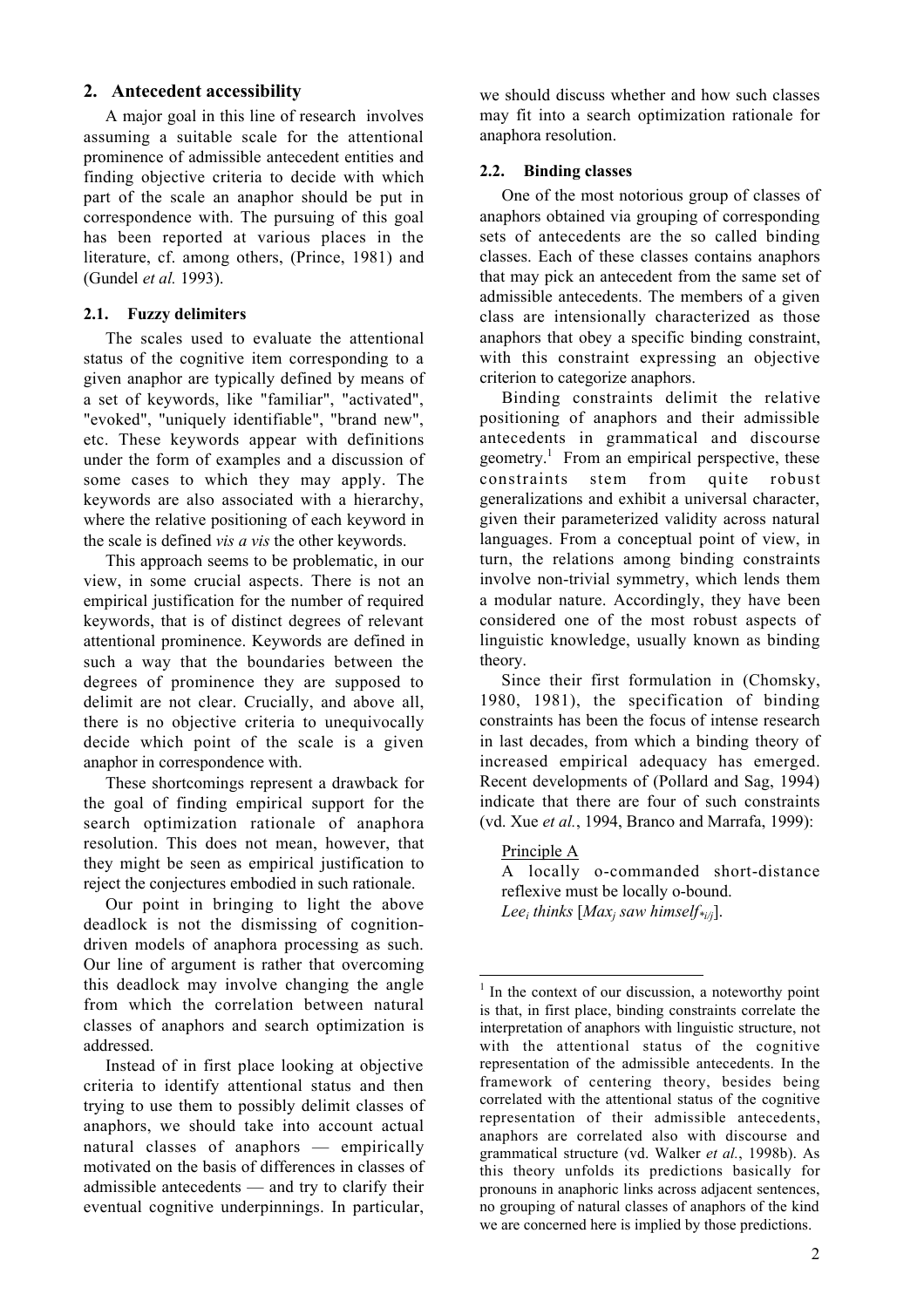## Principle Z

An o-commanded long-distance reflexive must be o-bound.

[*O amigo do Ruii*]*<sup>j</sup> acha que o Pedrok gosta dele próprio\*i/j/k.* (Portuguese, Branco and Marrafa, 1999)

[the friend of the Rui] thinks that the Pedro likes of he self

'[Rui*i*'s friend]*j* thinks that Pedro*k* likes him*\*i/j*/himself*k*.'

### Principle B

A pronoun must be locally o-free. *Leei thinks* [*Maxj saw himi/\*j*].

## Principle C

A non-pronoun must be o-free.  $[Kim_i's friend]$ *<sub>i</sub> thinks* [*Lee saw Kim<sub>i/\*j</sub>]*.

These constraints are defined on the basis of some auxiliary notions. The notion of *local domain* involves the partition of sentences and associated grammatical geometry into two zones of greater or less proximity with respect to the anaphor. Typically, the local domain coincides with the predication domain of the predicator subcategorizing the anaphor. In some cases, there may be additional requirements that the local domain is circumscribed by the first upward predicator that happens to be finite, bears tense or indicative features, etc.

*O-command* is a partial order under which, in a clause, the Subject o-commands the Direct Object, the Direct Object o-commands the Indirect Object, and so on, following the usual obliqueness hierarchy of grammatical functions, being that in a multiclausal sentence, the upward arguments o-command the successively embedded arguments.

The notion of *o-binding* is such that *x* o-binds *y* iff *x* o-commands *y* and *x* and *y* are coindexed, where coindexation is meant to represent anaphoric links.<sup>2</sup>

#### **2.3. Sets of admissible antecedents**

 $\overline{a}$ 

As discussed above, the search optimization rationale for anaphora resolution implies some predictions concerning the relations between the different classes of admissible antecedents. These are expected to be either disjoint — strong prediction —, or successively included within each other — weak prediction.

Given the binding classes just presented, we can now check if they support these predictions. For each different binding class we delimit the corresponding set of admissible antecedents and then check out how these sets of admissible antecedents relate to each other. In order to proceed with this test we just have to fix a (nonexempt) position in a generic multiclausal grammatical structure and successively instantiate that position with an anaphor **x** from each of the four different binding classes. This way we will be able to collect the four sets of admissible antecedents and observe what are the relations among them.

Accordingly, if we assume that **x** is an Aanaphor complying with principle A, we see that its admissible antecedents form the set of the local o-commanders of **x**, which we can call the set A. In case **x** is a Z-anaphor, the set Z of its admissible antecedents is made of its ocommanders. When **x** is a B-anaphor, the set B of admissible antecedents contains all the antecedents that are not local o-commanders of **x**. Finally, the set C of the admissible antecedents of **x** when this is a C-anaphor has all the antecedents that are not o-commanders of **x**.

The relations between these four sets are as displayed below. Note that, the exact details of binding constraints may vary from language to language given the different, language specific definitions for the auxiliary notions of *local domain*, etc. Also, some languages may not have instances of all of the four types of anaphors. In this connection, the important point to stress is that, what seems to remain invariant crosslinguistically is the fact that, however the details of binding constraints turn out to be set up in each language, the relations between the corresponding sets of admissible antecedents hold as follows:

$$
A \subset Z A \cap B = \varnothing A \cap C = \varnothing A \cap C = \varnothing
$$

Representing these sets of admissible antecedents in graphical terms, we obtain:



 $2$  There are anaphors that are subject-oriented, in the sense that they only take antecedents that have the grammatical function Subject. Some authors (e.g. Dalrymple, 1993) assume that this should be seen as an intrinsic parameter of binding constraints and aim at integrating it in their definition. In this point we follow (Branco and Marrafa, 1999), where the subject-orientedness of anaphors is argued to be, not an intrinsic feature of binding constraints, but one of the surfacing effects that result from the non linear obliqueness hierarchy associated with some predicators (or to all of them in some languages).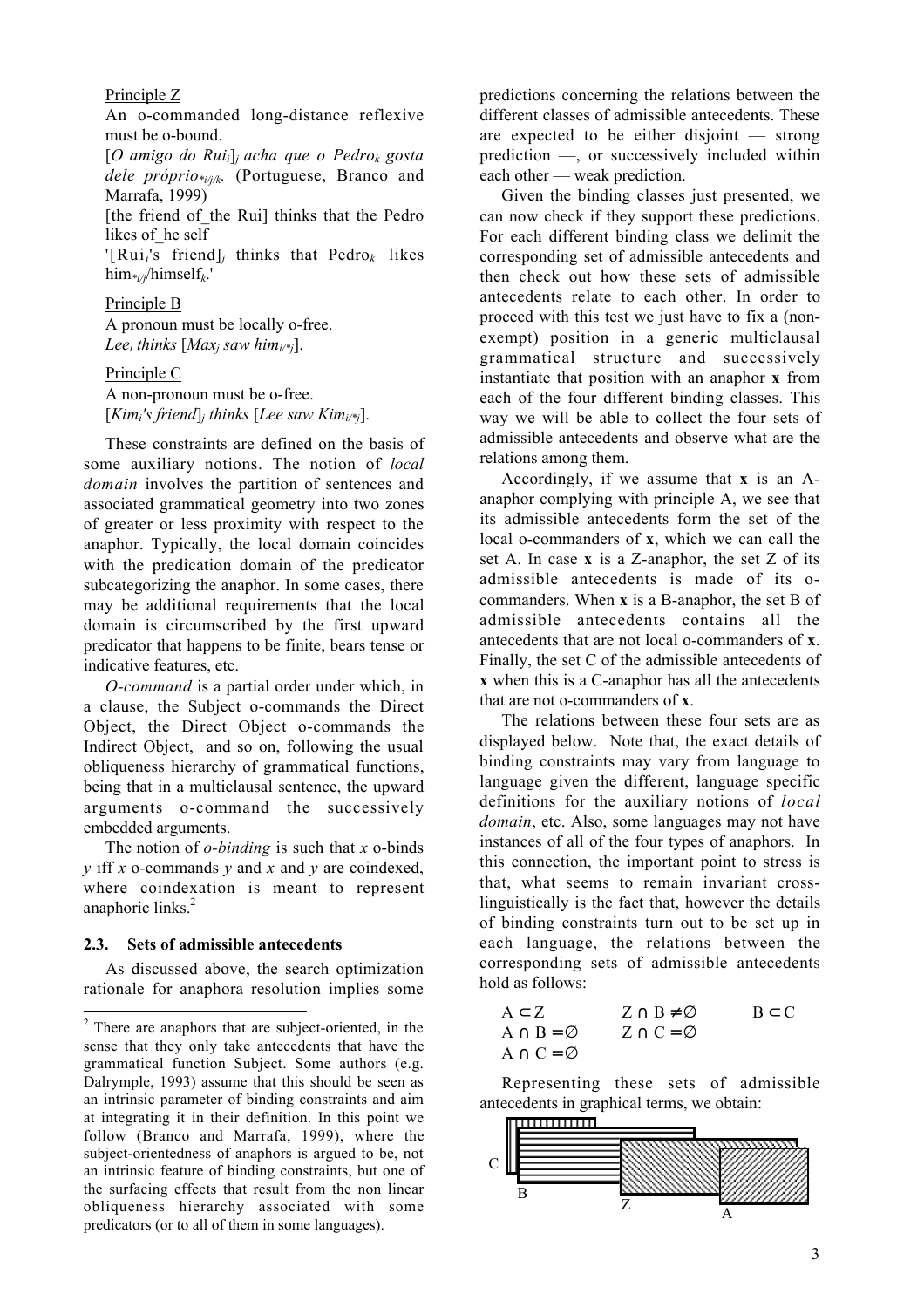The relations among them can be rendered in a more perspicuous way in 2-D by means of the following Venn diagram:



It is straightforward to check that the possible antecedents of short-distance reflexives are possible antecedents for long-distance reflexives; some possible antecedents of long-distance reflexives are possible antecedents of pronouns; and the possible antecedents of non-pronouns are possible antecedents of pronouns. From another, more general perspective, for a given possible antecedent, it is the case that there are always at least two different types of anaphors that can take it.<sup>3</sup> In any case, what is crucial to note is that the sets of admissible antecedents per anaphor type are not mutually disjoint. They are neither successively included within each other. This does not match either the strong or the weak prediction implied by the search optimization rationale.

An important conclusion thus resulting from this discussion is that the search optimization rationale does not seem to offer a justification of binding classes.

## **3. Looking for other sort of cognitive underpinnings**

It is a fact that not all binding constraints, v.z. the ones concerning reflexives, have an impact in terms of constraining the anaphoric capacity of anaphors whose interpretive anchoring may hold across dialogue segments. Be that as it may, if we intend to find some cognitively plausible model for anaphora resolution, such model should support all kinds of anaphors, with all different kinds of anaphoric capacity, including those restricted only to the sentential domain. Accordingly, given the considerably well established empirical grounding of binding constraints, the problems now uncovered cast non negligible doubts on the explicative value of models for anaphora processing of the kind mentioned above.

These considerations should not be seen, however, as implying that cognitively rooted factors (as for instance, among other, attentional prominence associated with recency of mention) do not play an important role in anaphora

resolution, at least as preference mechanisms.<sup>4</sup> Nor should it be seen as implying that binding constraints have been proved not to have any cognitive justification.

Instead, these negative results should be seen, in our view, as showing that cognitive underpinnings of binding classes are perhaps entangled in other aspects of cognition. This suggestion is supported by the results from previous work of ours, which may provide interesting hints as to the possible cognitive grounding of binding constraints.

Building on the existence of a fourth binding principle, for long-distance reflexives, Branco and Marrafa, 1999 showed that the binding principles can curiously be arranged into a square of logical oppositions. This stimulated our research on the eventual quantificational character of binding constraints. Adopting Löbner's, 1987 duality criterion for quantification in natural language, and the formal tools he developed for the analysis of phase quantification, we showed in (*self-reference*) that the four binding constraints can actually be seen as the effect of four binding quantifiers. These phase quantifiers are expressed by the nominals of the four binding classes, and quantify over the reference markers organized in the grammatical obliqueness hierarchy.

This proposal lends support to a new understanding of the formal nature of binding constraints, and to interesting explanations of some related issues such as the exemption occurrences and logophoric behavior of reflexives.

Given the space constraints inherent to this extended abstract, presenting a full-fledged account of the empirical support and justification as well of the implications of these results has to be postponed to the presentations of the full paper. This does not hinder, nevertheless, a brief statement of the reasons behind our suggestion

<sup>&</sup>lt;sup>3</sup> If one considers instead an exempt syntactic position (cf. Pollard and Sag, 1994), a position where the anaphor has no o-commander, then even reflexives have possible antecedents that may also be antecedents of pronouns and non-pronouns.

<sup>&</sup>lt;sup>4</sup> Since the so called integrative approach to anaphora resolution was set up in late eighties ((Carbonell and Brown, 1988), (Rich and LuperFoy, 1988), (Asher and Wada, 1988)), and its practical applicability extensively checked up, (cf. (Lappin and Leass, 1994), (Mitkov, 1997), (Mitkov, 1998) among others) it became common wisdom in the literature on computational models that factors for determining the antecedents of anaphors divide into filters or constraints, and preferences or heuristics. The first exclude impossible antecedents and help to determine the set of antecedent candidates; the latter help to pick the most likely candidate, that will be proposed as the antecedent. Binding constraints belong to the set of filters.